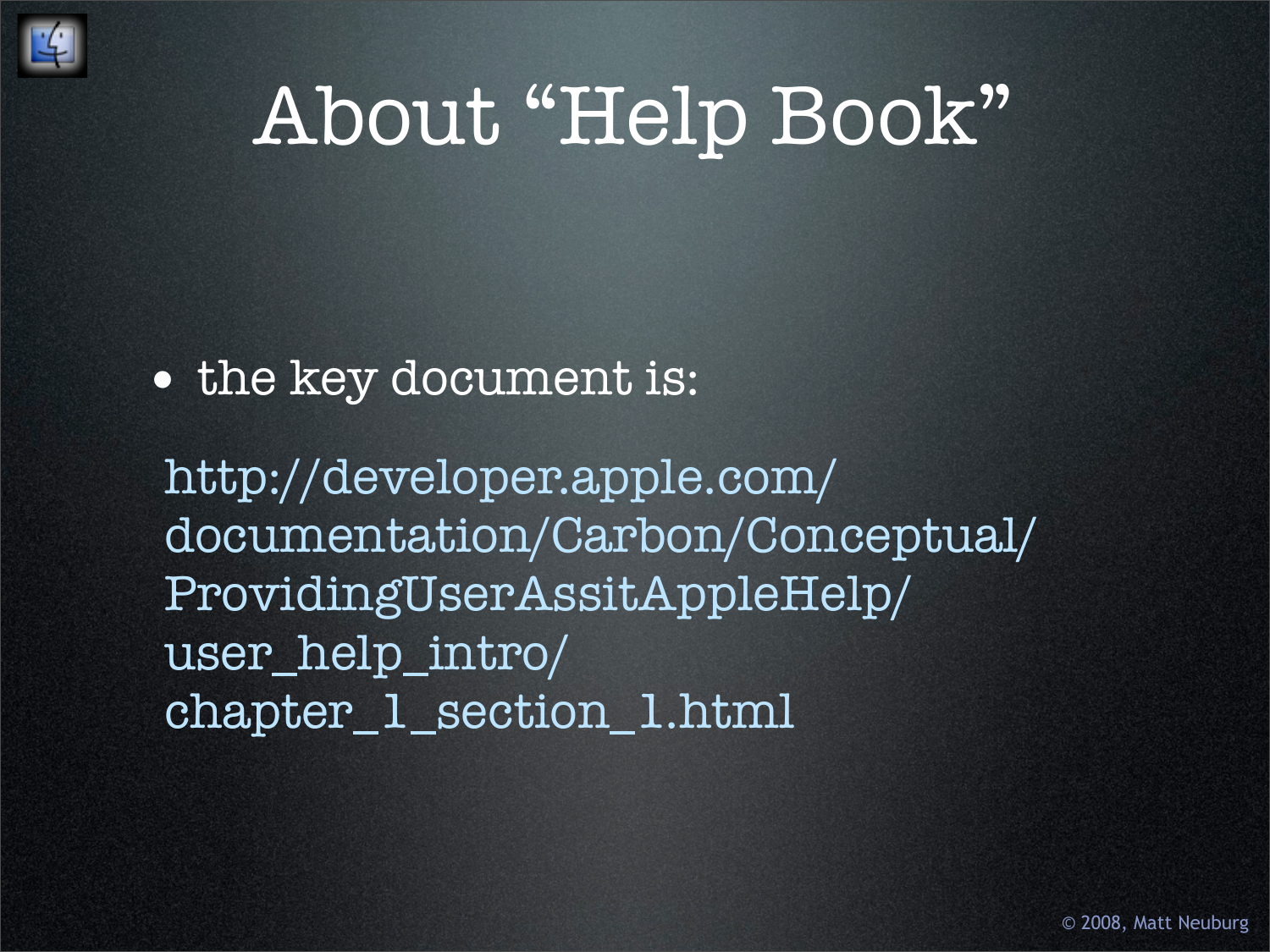

#### "Help Book" Features

- searchable
- integrated Web repository of search result pages
- interactive ways of linking to app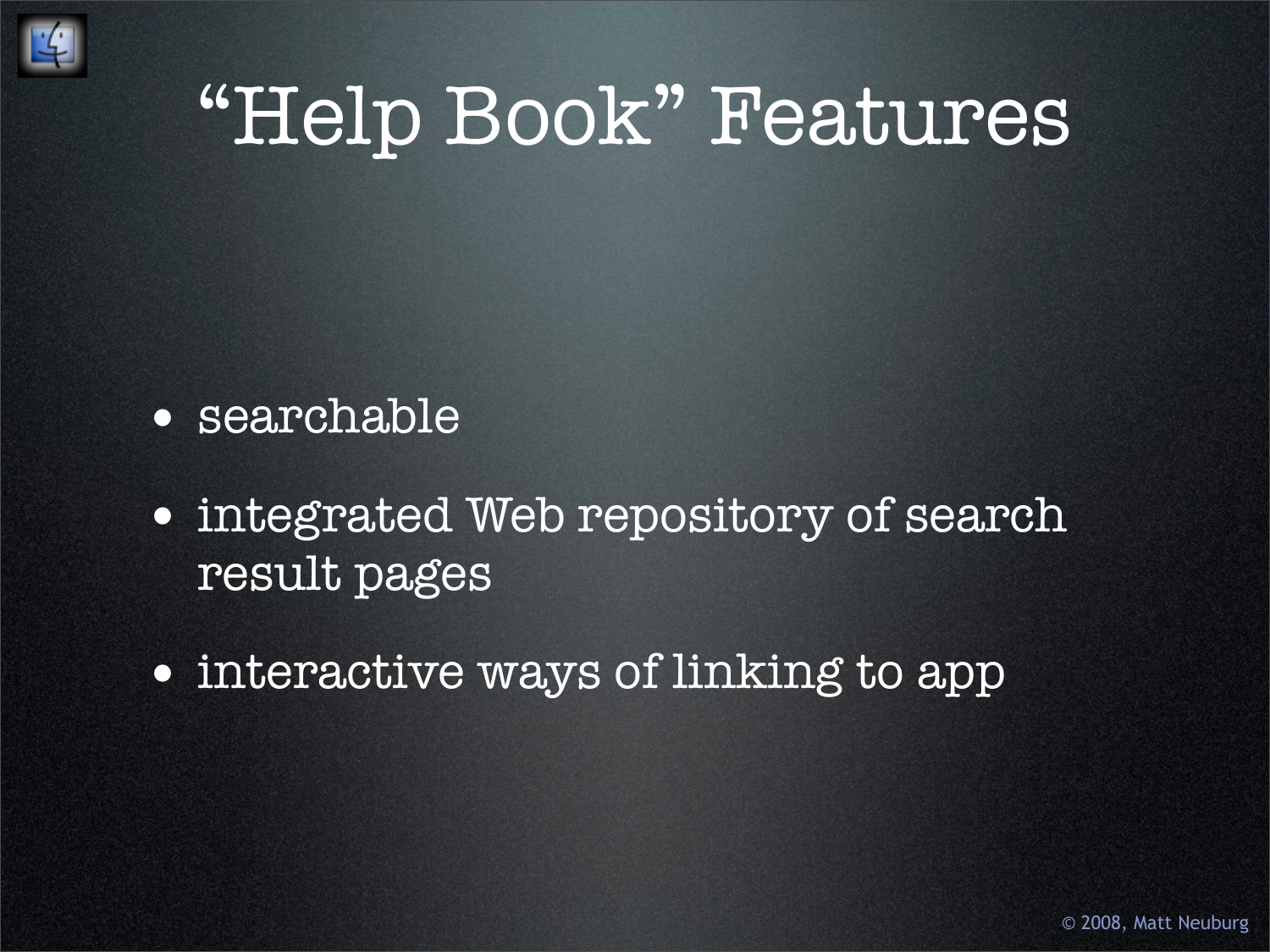

### "Help Book" structure

- HTML / XHTML (+ CSS, JavaScript, whatever)
- can <embed> QuickTime resources
- absolute http:// URLs can be shown in user's browser or in help window
	- for the latter, target \_helpViewer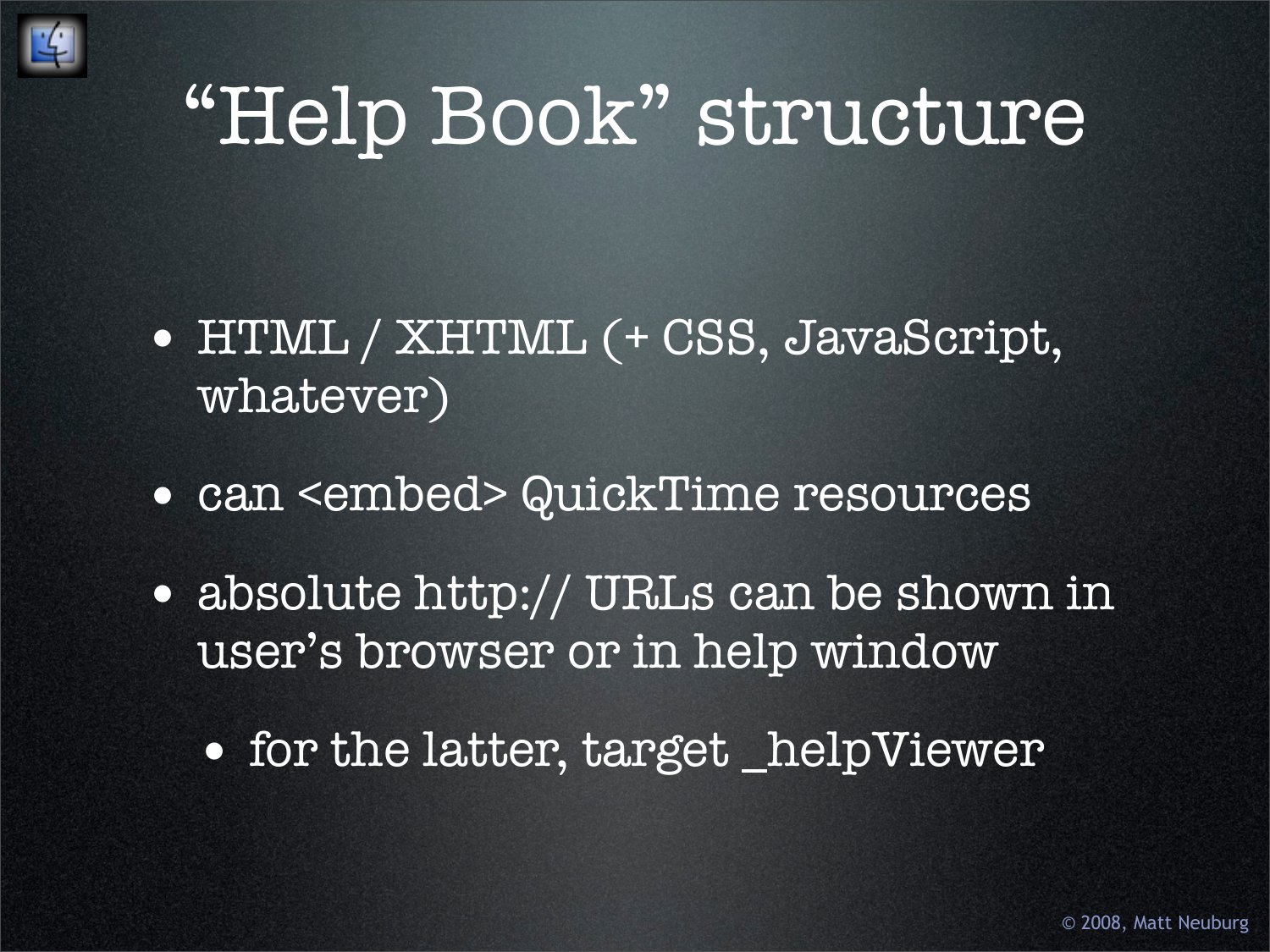

#### Required extras

- AppleTitle <meta> tag in main page
	- content = title in help window menu
- AppleIcon <meta> tag in main page
	- 16x16 png for help window menu
	- content = relative url starting at and including help book folder
- index! use Help Indexer app on folder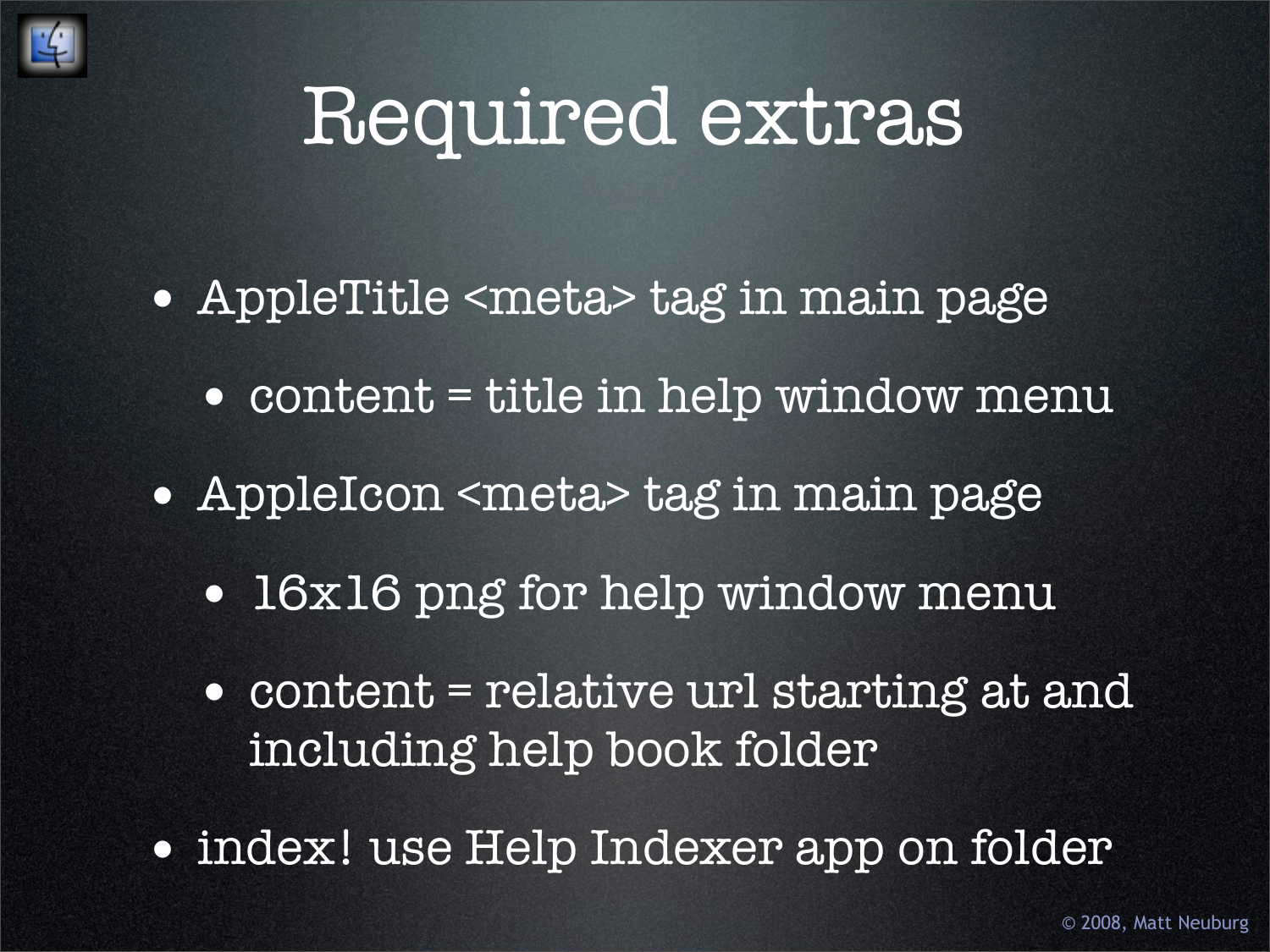

#### Optional extras

- link to search results page using "help:" protocol
- link to page by anchor name
- autogenerated list of links via anchor
- link to run AppleScript (will demo this)
	- [http://www.oreilly.com/catalog/](http://www.oreilly.com/catalog/applescpttdg2/) [applescpttdg2/](http://www.oreilly.com/catalog/applescpttdg2/)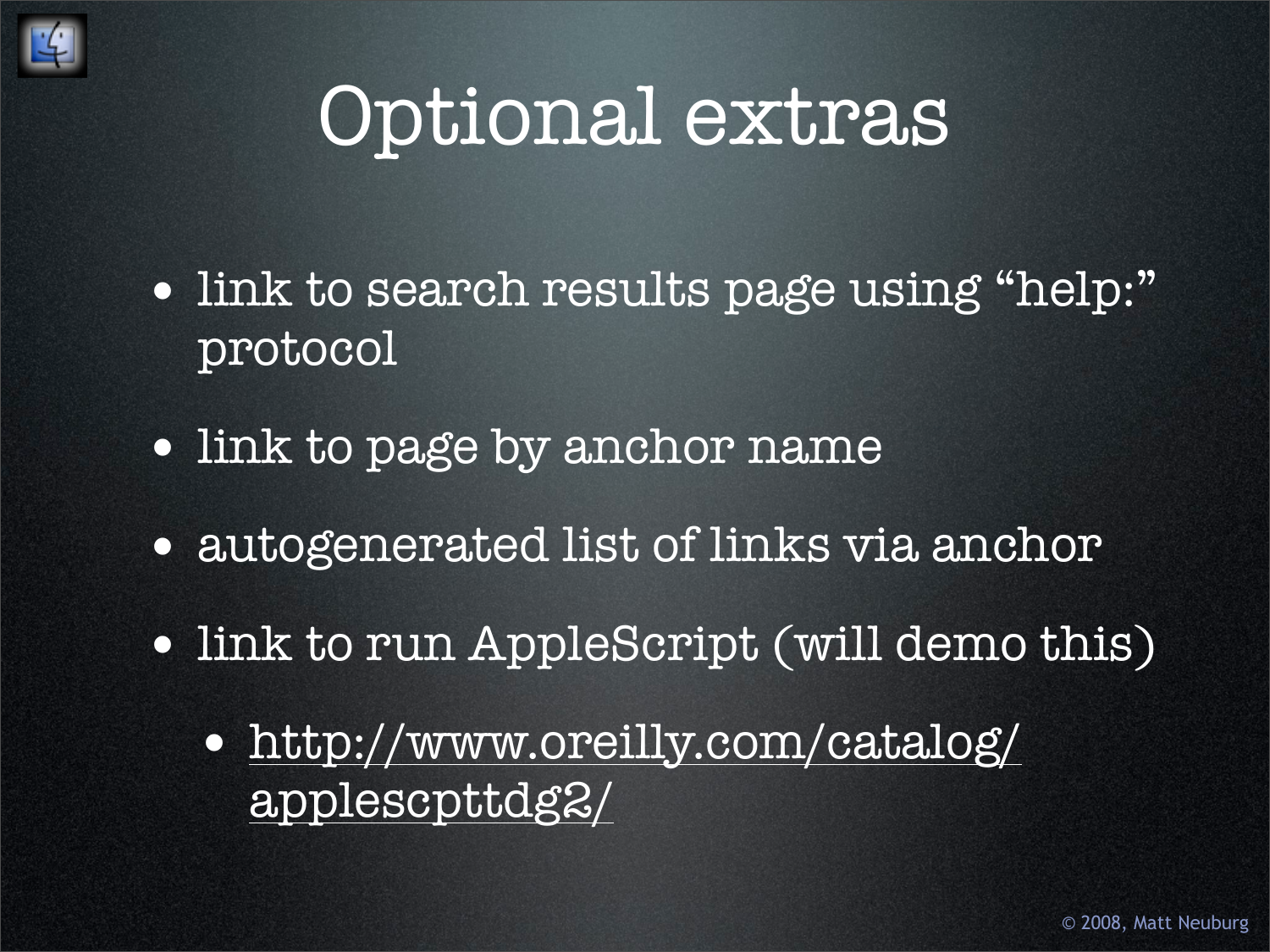

#### Indexer Hints

- KEYWORDS <meta> tag: search terms to supplement or replace page contents
- ROBOTS <meta> tag: indexing policy, e.g. don't index, use KEYWORDS only
- <title> tag: search result for this page
- description <meta> tag: tooltip over search result for this page (NB!)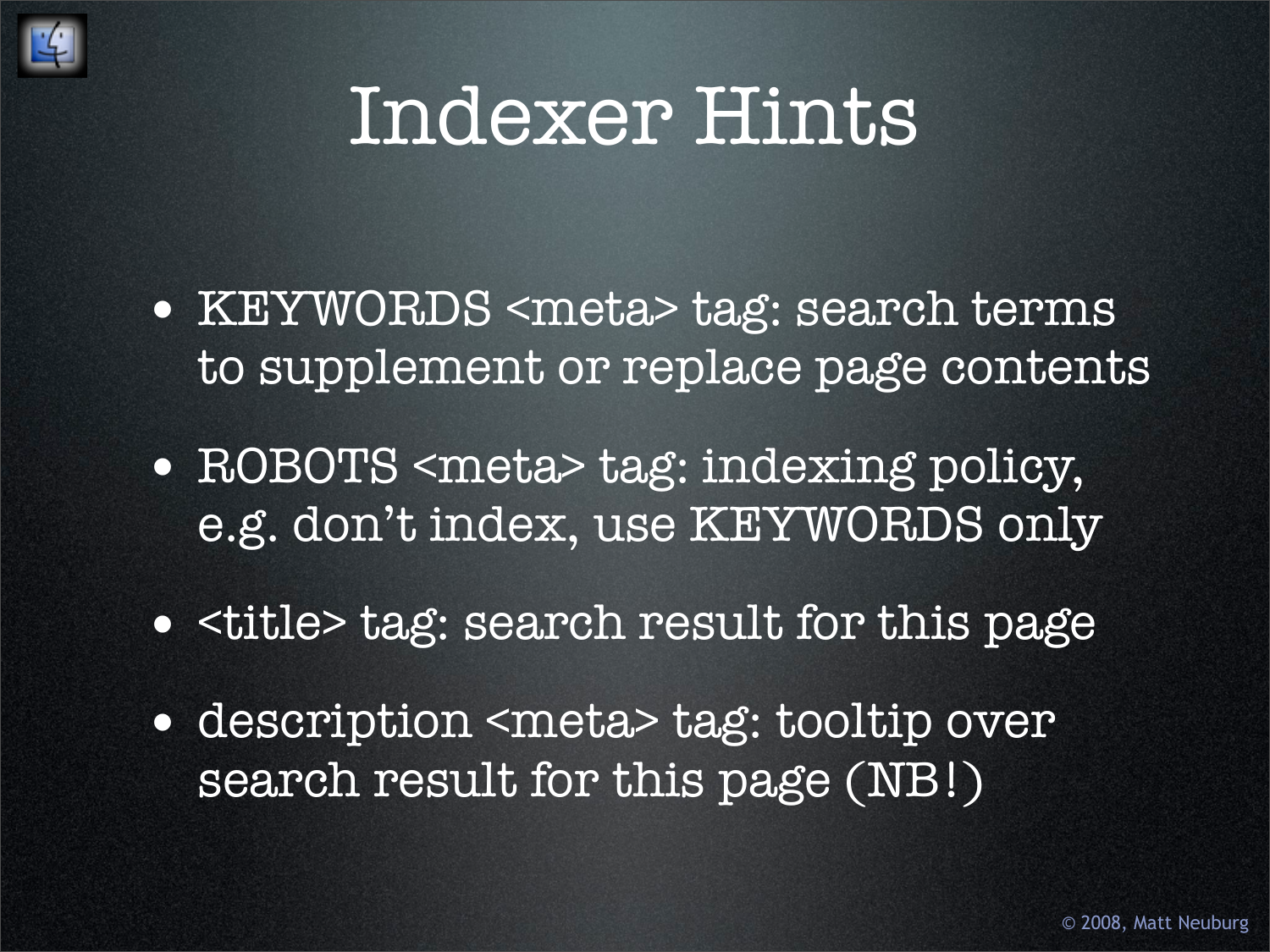

## Linkages From App

- AHGoToPage function lets developer open specific help page
	- developer may provide list of interface elements (windows, Help contextual menus) and ask for corresponding appropriate page



• AHSearch function lets developer open specific search result page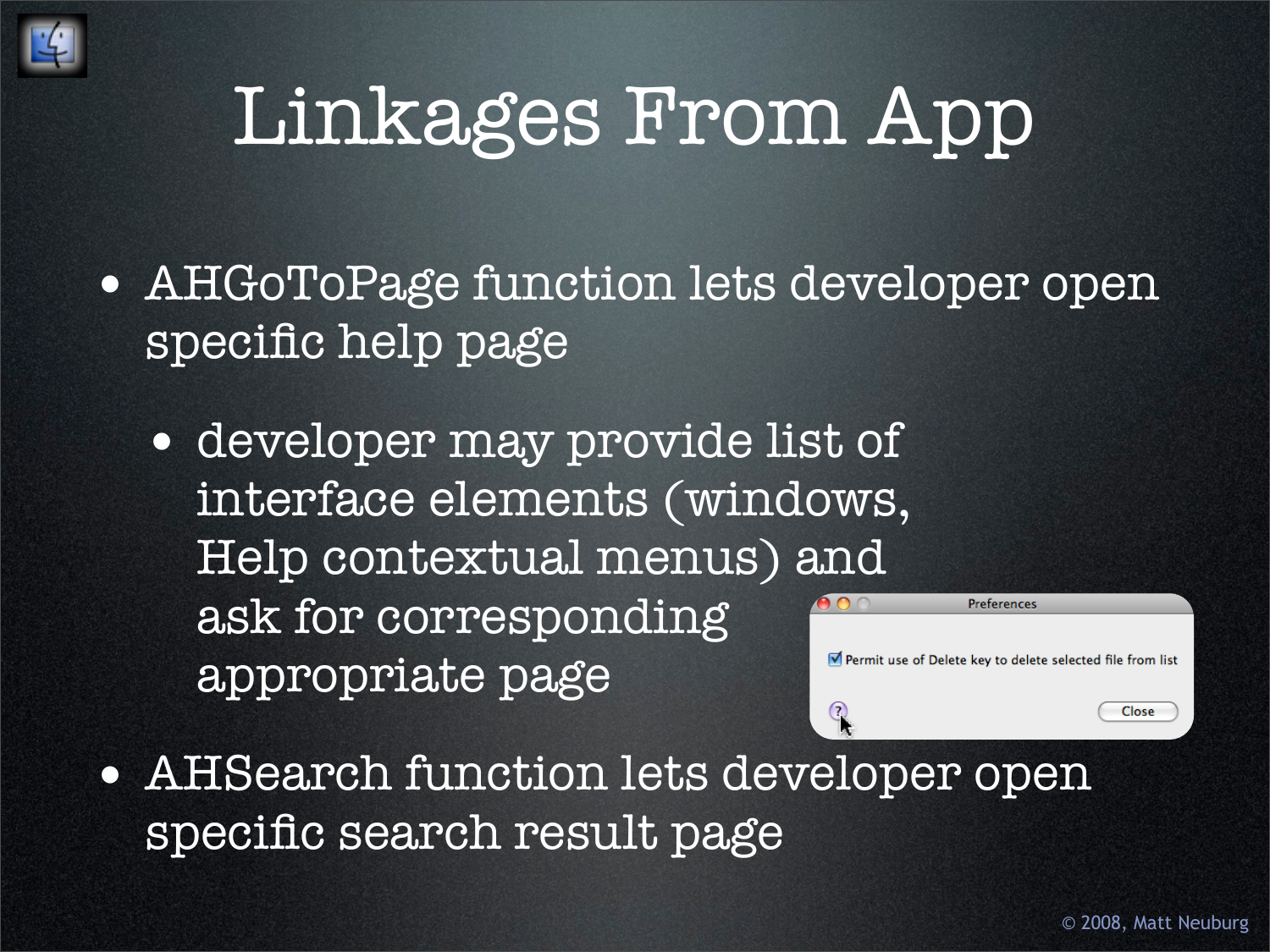

# Add Folder to Project (1)

- developer probably will do this, but you still may want to know how to test
- index!
- in info.plist, set:
	- CFBundleHelpBookFolder = folder name
	- CFBundleHelpBookName = AppleTitle value